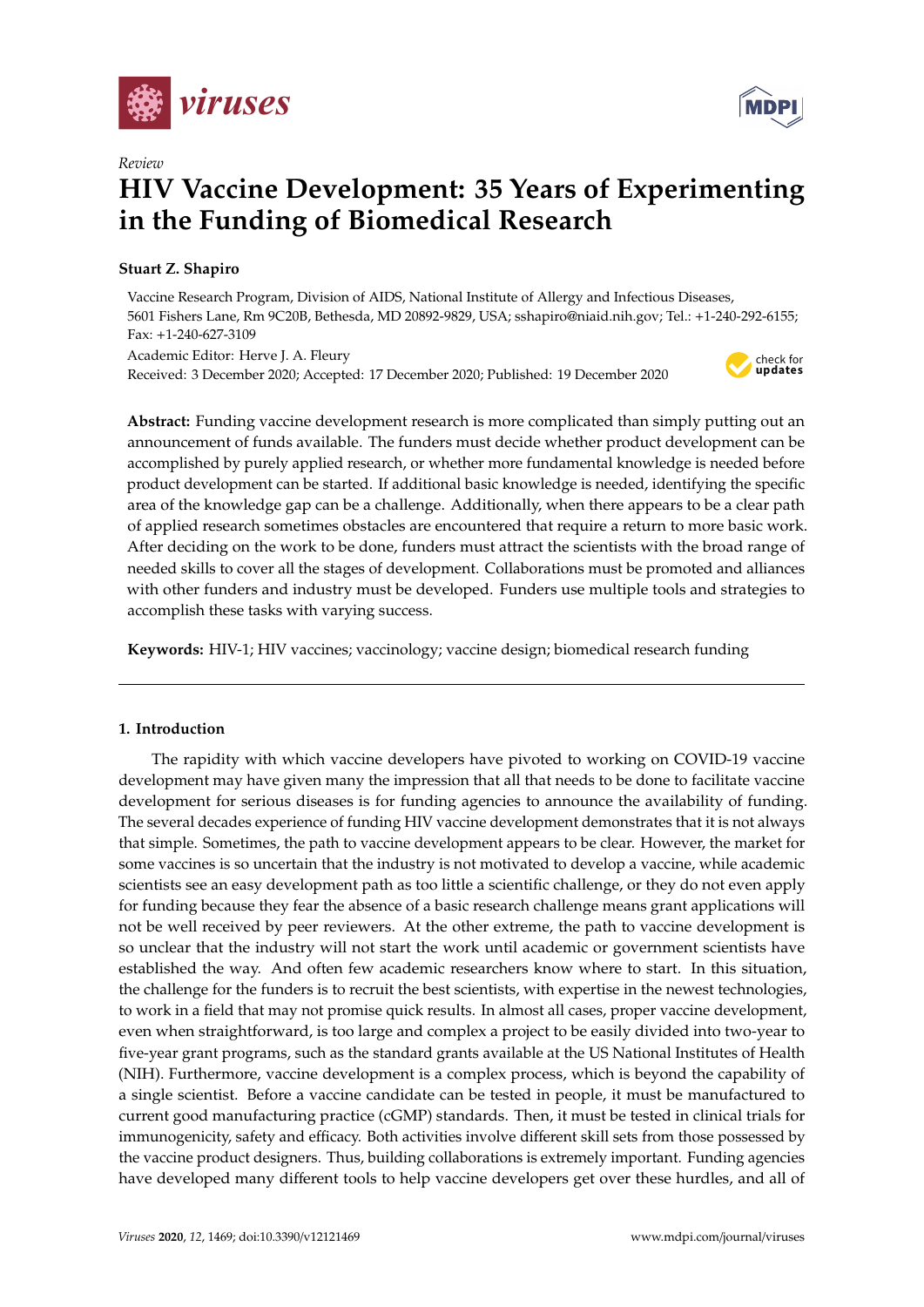them have been used in the effort to develop an HIV vaccine over the past three decades. This article, written from the perspective of a Program Officer's experiences in the Division of AIDS (DAIDS) of the National Institute of Allergy and Infectious Diseases (NIAID) at the US National Institutes of Health (NIH), will provide some detail about the tools NIAID employs, why and how they were applied in HIV vaccine development and to what extent they were useful.

### **2. HIV Vaccine Development Challenges**

Vaccine development for most infectious diseases is applied research (at the end of World War II, presidential science adviser, Vannevar Bush, laid out a conceptual framework for thinking about science and technology in which he drew a clear distinction between pure or basic research and applied research [\[1\]](#page-10-0)). It starts with the observation of individuals who have been infected and subsequently recovered from disease by their own immune responses. If those curative responses could be induced by a vaccine before the individual is exposed to the pathogen the impact of the disease would be lessened or prevented completely. Thus, the analysis of immune responses of recovered individuals establishes the possibility of developing a vaccine guided by the quality, antigen or epitope specificity and quantity or titer of those responses. The vaccine developer then applies a small number of well-established, practical strategies (whole-killed, attenuated pathogen and surface protein or toxin subunit methodologies which have been refined and improved by decades of basic research [\[2\]](#page-10-1) and, more recently, added to by the strategy of vector-based vaccines, thanks in no small part to HIV vaccine development funding [\[3\]](#page-10-2)) to the task of developing a vaccine. Unfortunately for HIV vaccine development, no humans have cured themselves of HIV-1 infection. Additionally, HIV vaccine developers have long been hindered by the fact that HIV-1 does not replicate in any small animal model, and simian immunodeficiency virus (SIV) models do not allow direct testing of HIV vaccines. Despite these critical hurdles to standard vaccine development HIV vaccine developers started where most others start, with virus envelope protein vaccine candidates intended to induce neutralizing antibody responses to the only viral protein expressed on the virion surface. Quickly scientists came to understand that the extreme mutability of HIV-1 led to an enormous variety in virus envelopes to which the uninfected individual is exposed, likely precluding vaccine development based on a feasible number of envelope types. Thus, HIV vaccine development presents the challenge of inducing an unknown amount (or titer) of an unknown immune response to an unimaginable diversity of antigens without an animal model for preclinical testing.

Clearly, the type of research required is beyond the usual "applied" research of vaccinology focused directly on vaccine product development. Neither is it the classical pure "basic" research that seeks to understand fundamental scientific problems without thought of immediate practical applications (the type of research performed with many unsolicited R01 NIH grant awards). What is required is a type of research that falls between basic and applied research, a research that looks to enhance basic knowledge to rapidly apply it to a practical problem. This is not a startlingly new concept at the NIH, as many biomedical scientists perform "basic" research essentially to apply their results to some specific disease. Such work has been called targeted basic research, purposive basic research, mission-oriented basic research, use-inspired basic research or, more recently, Pasteur's quadrant research (see Donald E. Stokes, "Pasteur's Quadrant: Basic Science and Technological Innovation" [\[4\]](#page-10-3). Stokes divides research into four quadrants based on its relationship to (a) the quest for fundamental understanding and (b) considerations for use. Research that is essentially a quest for fundamental understanding without consideration of use is pure basic research similar to the physics research of Niels Bohr. Research that utilizes already existing fundamental knowledge to create new products or processes for use is purely applied research similar to that conducted by Thomas Edison. Research that seeks to extend the frontiers of understanding but is also inspired by considerations of use defines Louis Pasteur's quadrant; research enhancing basic knowledge that has immediate utility). Fundamental yet use-inspired research has had a natural home at the NIH with the great expansion of Government funding for science following World War II. However, there is not a large cadre of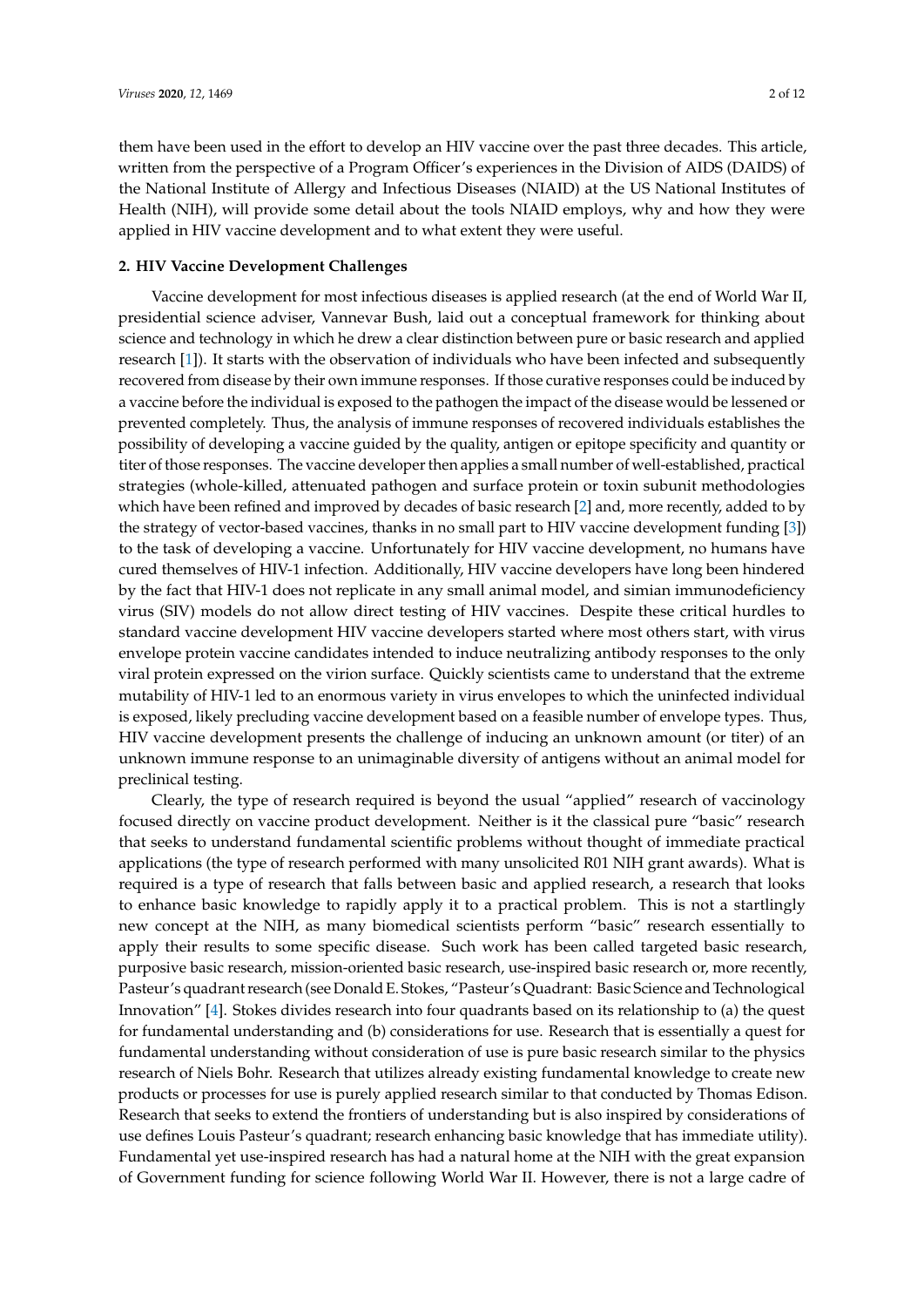scientists trained to intentionally perform such work to quickly apply it, so it usually requires building coalitions/collaborations of scientists with different skills and original interests, and with the latest novel, cutting edge technologies (in recognition of this need, a new institute within NIH, the National Center for Advancing Translational Sciences (NCATS; [\[5\]](#page-10-4)) was established in 2011. NCATS' mission is to catalyze the generation of innovative methods and technologies that will enhance the development, testing and implementation of diagnostics and therapeutics across a wide range of human diseases and conditions. However, mostly it has focused on therapeutics development, and vaccine developers have yet to access it fully).

Additionally, it is not always clear what scientific disciplines or specific basic research will provide the answers needed. It requires broad but pragmatic, original thinking. Finding, interesting and then recruiting and teaming for a long-term effort such scientists of high quality is one of the funders' challenges.

In addition to obtaining funding, there are other hurdles that hinder scientists moving into a new and challenging field. These include access to clinical samples and to specialized research materials, standardized and reference reagents. Also helpful is the knowledge that there will be support/assistance for costly activities outside the investigators immediate area of expertise, such as nonhuman primate challenge studies, cGMP manufacturing, regulatory agency-required toxicology studies and clinical trials.

#### **3. The Tools in the Funders' Toolbox**

NIH Extramural research awards are essentially of two main types: grants and contracts. Grants are considered "enabling" mechanisms whereby the Government enables the funded investigator to perform the research the investigator proposes and directs. Contracts are "acquisition" mechanisms whereby the Government purchases the research the Government wants performed and Government administrators more closely control the direction of the research. A third type of funding mechanism is called a cooperative agreement. Cooperative agreements are grants and thus "enabling" mechanisms for the researcher to perform the research that the researcher has proposed; however, they are used when substantial Government administrative scientist involvement is anticipated between the awarding Institute and grantee because the Government has a direct practical interest in the results of the research. There are many different types of grants, varying in the size of the award (smaller awards usually requiring fewer preliminary data to justify), the term of the award (usually two to five years but sometimes up to seven years) and the complexity of the award (e.g., in some awards, the research is directed by a single investigator, while others are to teams of scientists under single principal investigator leadership or led by a collaborating team of two or more scientists). In some cases, the NIH has funded even larger efforts as centers or consortia. The diversity of grant types is described on the NIH website [\[6\]](#page-10-5). Another tool in the funders' toolbox is to supplement existing grants to perform work of the same type yet over and above the research proposed in the original application; this is sometimes a faster way to exploit new scientific opportunities. A special category of grants (and sometimes research contracts) is the Small Business Innovative Research/Small Business Technology Transfer (SBIR/STTR) program; these are grants to small businesses and small businesses allied with academic investigators that fund applied research more directly aimed at product development than the basic research NIH grants to academic scientists.

All NIH grants and contracts are assigned to a Program Officer (called a Contract Officer's Representative, COR, in the case of contracts). Program Officers are unique to the US NIH; many other national biomedical research funding and philanthropic research funding organizations do not have such staff. Program Officers are a special cadre of administrators trained first as scientists (most have PhDs and/or MDs) who follow the progress of the research to offer advice and guidance. This entails alerting investigators to special administrative requirements that could hinder the work if not attended to, asking probing questions, suggesting collaborations to bring in needed helpful technologies and trouble-shooting problems they have seen solved in other awards. As a cadre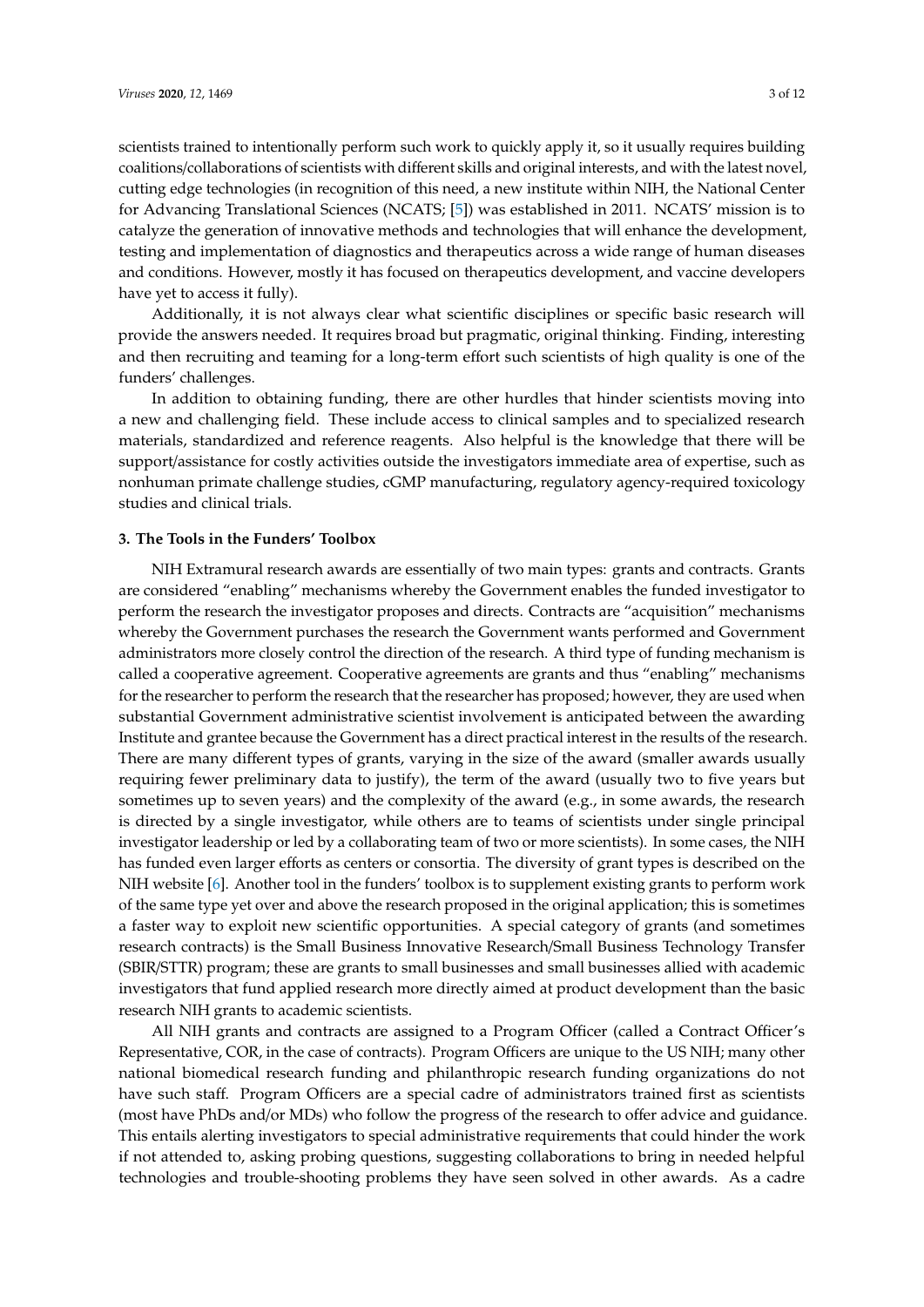that is closely following the research in a specific field, Program Officers are also well placed to recommend redirecting funds into areas with immediate promise for results that can be quickly applied because of newly developed research technologies and areas needing special attention because specific hurdles to important product/process development have been identified. This is done by writing funding opportunity announcements (FOAs) and obtaining bureaucratic approval to set aside funds for applications and proposals that propose to perform research to achieve the goals of the FOA. Another tool in the funders' toolbox is the ability to fund repositories of clinical samples, specialized reagents, and databases; these are usually best funded with contracts because the task to be done is clear, so Government supervision ensures it is done and accessible to all investigators.

A tool that deserves special mention is the organization of workshops and meetings on specialized topics. Workshops accomplish several goals at the same time. They bring together investigators active in a field to present their latest findings, share ideas and assess progress. They are also used to introduce new technologies and basic research findings from outside the field to investigators working in a field, and to encourage collaborations between established investigators and those with the new concepts and technologies. Lastly, they help Program Officers identify scientific gaps and determine whether there is enough interest and the possibility of promising science to justify set-aside funds for future FOAs. These functions are also frequently served by the Scientific Advisory Boards NIH organizes to provide annual review of progress in the larger (program project and center or consortium awards) grant and research contract awards.

Lastly, an important tool is alliances. Alliances can be with other funding organizations. The first funding alliance that the NIAID Division of AIDS (DAIDS) Vaccine Research Program had was with the International AIDS Vaccine Initiative (IAVI) founded in 1994. The alliance with IAVI continues, however, since IAVI established a research facility, there have been established some procedures restricting the free flow of information to prevent IAVI scientists from having an unfair advantage in access to Federal funds, while continuing to facilitate an equitable distribution of research dollars. Additionally a long and productive alliance with the Bill and Melinda Gates Foundation has been formed. In both cases, we have each assisted our grantees by referring them to the other funders when our mechanisms were not the best fit for the specific research challenge. We have frequently consulted with each other and shared valuable insights into progress as well as scientific gaps in the field. In addition, since 2003, DAIDS is part of a broad international HIV vaccine funder alliance called the Global HIV Vaccine Enterprise. DAIDS, also, has longstanding research alliances with other research parts of the US Government, such as the NIAID intramural Vaccine Research Center (VRC) and the US Military HIV Research Program (USMHRP). Alliances can also be with industry partners. Such industry alliances may be essential to get vaccine candidates properly manufactured and to perform clinical trials; and they are necessary to prepare for eventual commercialization and distribution of a successful vaccine. An alliance with community organizations can also be incredibly useful. One valuable lesson learned from HIV vaccine development is the importance of community engagement. The rapid pace of antiretroviral drug development would not have occurred absent the push for mobilization of resources from the HIV infection at-risk community of men who have sex with men (MSM) population in the United States (especially important were ACT UP, the AIDS Coalition to Unleash Power; and TAG, the Treatment Action Group). HIV vaccine development has also benefited from this mobilization of resources and with an alliance with AVAC, the AIDS Vaccine Advocacy Coalition. The importance of community in vaccine development is not a new story. In the 1940s and 1950s, the effort at that time to develop a polio vaccine was similarly spurred by community engagement—the March of Dimes [\[7\]](#page-10-6). The bigger the scientific challenge, the more certain it is that a long-term commitment will be needed, which will only benefit from alliances and dedicated community support.

## **4. Evolving Use of Funders' Tools**

HIV vaccine development has not been a linear process; it has fluctuated between very applied research and more mission-oriented basic research, as well as between antibody-based approaches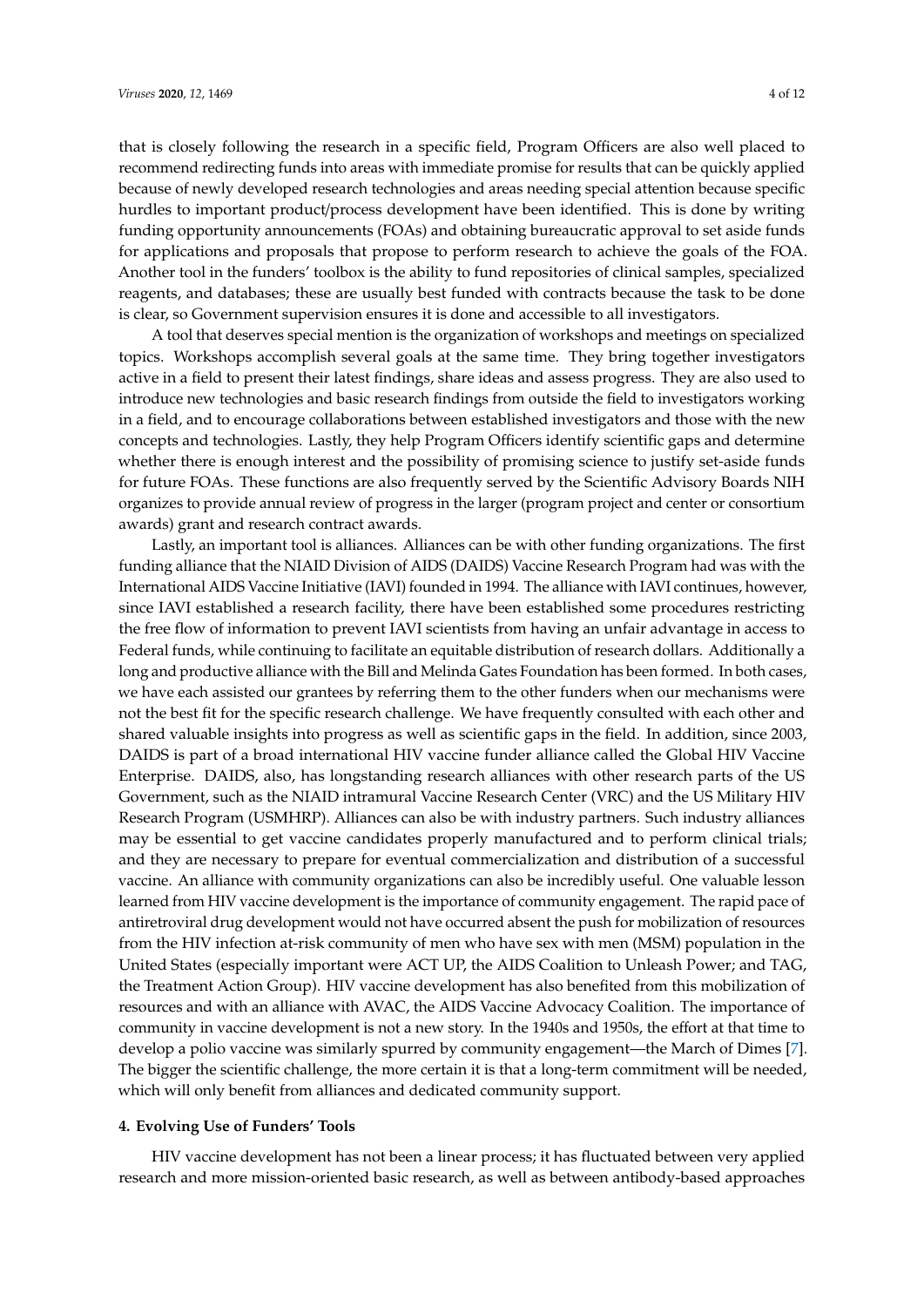and T-cell-based approaches. The changing use of funding tools reflects (and sometimes precedes) developments in the field. Additionally, while individual investigators must decide on a best approach to focus the work of their laboratory, a large funding organization is wise to pursue several different approaches at the same time, because in vaccine development for a significant disease success of any approach is more important to public health than success of any specific approach. Thus, this section cannot fit into a strictly linear chronology; a timeline, which illustrates the overlapping nature of funding strategies, is provided to help the reader (Figure [1\)](#page-4-0).

<span id="page-4-0"></span>

**Figure 1.** HIV vaccine development timeline landmarks from the funders' perspective.

because it was perceived to be essentially applied research for which a market for the product private funding: MicroGeneSys worked on a subunit (gp160 envelope protein) preventive vaccine candidate, VaxSyn [\[8\]](#page-10-7); and a company formed by Dr. Jonas Salk worked on a "whole-killed" product, Remmune, to be used as a therapeutic vaccine [\[9\]](#page-10-8). These products progressed as far as Phase 2 clinical trials, but by the mid-1990s, both were seen to have failed. In the early 1990s, two gp120 envelope protein candidate HIV vaccines were also under development by other private companies (Chiron and Genentech) [\[10\]](#page-10-9). They sought funding from the NIH for large scale, Phase 3 (efficacy) clinical testing, but by then, many scientists had lost hope in the ability of a simple subunit protein vaccine to be effective, and the NIH declined to fund advanced trials of these products. In the beginning of HIV vaccine development, the effort was left almost entirely to the private sector, was assured. Thus, the first products were pursued by small start-up biotech companies largely with

While these envelope protein and whole-killed virus vaccine approaches were being pursued, it had already become clear to many academic scientists that the usual approaches to vaccine development pursued by industry would not produce an effective HIV vaccine. Thus, in the late 1980s NIAID, whose focus until that time had largely been on thought-to-be more scientifically challenging anti-retroviral drug development, became involved in HIV vaccine development funding. The recognition that HIV vaccine development would require multiple skills and resources beyond the scope of a standard NIH R01 award led to the release in 1988 of a Request for Applications (RFA, the old term for a FOA for grants) for the National Cooperative Vaccine Development Groups for AIDS (NCVDG) awards. The NCVDG awards were program project grants, supporting multiple, linked R01-sized projects with supporting core facilities to create teams of collaborating scientists to perform basic research through vaccine product development/manufacture research. This RFA was released several years running and sponsored an annual meeting, which all funded investigators attended to share results. Another strategic mechanism started in the 1990s and continued to this day has been the release of FOAs for small grants (in the beginning R21s but progressing to R01 funding levels) for innovative, high-risk, high-reward research not requiring preliminary data to facilitate funding of novel ideas. In 1993, an RFA was released to promote R01 (single project) research into mucosal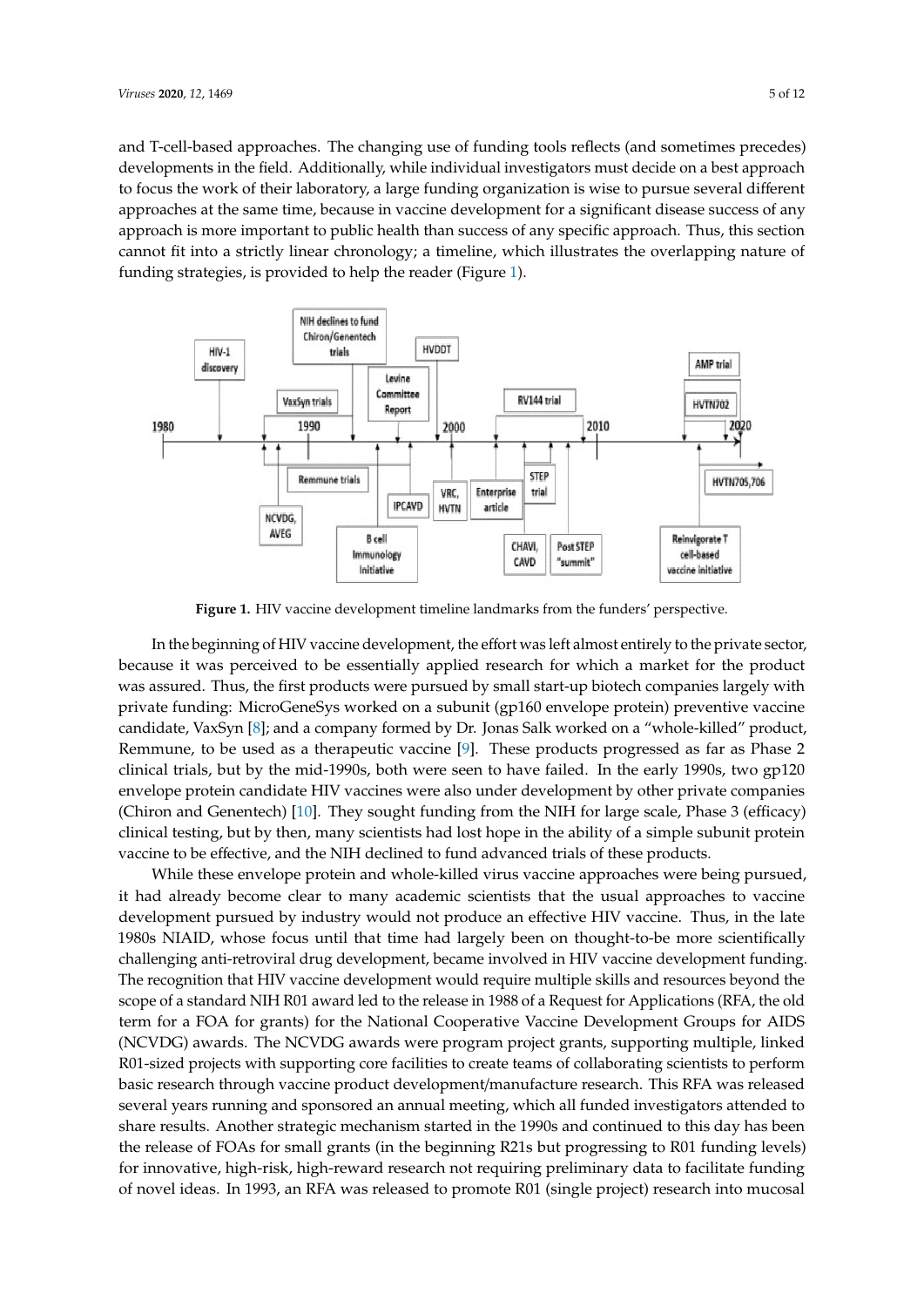immunology to promote HIV vaccine development. In later years, FOAs were released to promote HIV-related research in basic vaccine discovery, innate immunity, B-cell immunology, B-cell help and the microbiome.

While academic scientists were funded to design new candidate HIV vaccines and perform preclinical development research, it was clear that the clinical testing would require more resources than could be provided by even the larger program project grants. So, in 1988, DAIDS established a clinical trial apparatus. The AIDS Vaccine Evaluation Group (AVEG) comprised several AIDS Vaccine Evaluation Units (AVEUs), a Data Coordinating and Analysis Center, a Central Immunology Laboratory, a Mucosal Immunology Laboratory and a Viral Immunology Laboratory. AVEG activities were conducted under contract with active coordination by DAIDS. Another contract apparatus was set up by DAIDS to perform nonhuman primate challenge studies to test candidate HIV vaccines, the Simian Vaccine Evaluation Units (SVEUs). Additionally established were the AIDS Research Reagent [\[11\]](#page-10-10) and Specimen repositories [\[12\]](#page-10-11), as well as the Los Alamos-based HIV Database and Analysis Unit [\[13\]](#page-10-12), which continue to this day as valuable resources to enable the research.

Nevertheless, HIV vaccine development progressed slowly. In 1996, a high-level review panel (the Levine committee) made several important recommendations for changes to how the NIH was managing HIV/AIDS research funds [\[14\]](#page-10-13). For vaccine development, the most important recommendation was that the NIH put more effort into understanding the interaction of HIV with the immune system and to make NIH-sponsored AIDS vaccine research "more vigorous and effective", characterized by some at the time as a call to go "back to basics" [\[15\]](#page-10-14). Specifically, the panel recommended a major effort to get capable extramural basic scientists (especially immunologists) engaged in HIV vaccine research and to do this by convening workshops with expert immunologists as well as doubling the portion of AIDS vaccine research funding going to R01 grants. The panel also advised decreasing the portion of HIV vaccine development research managed by NIH staff; one way in which this was accomplished was by changing the HIV vaccine clinical trials apparatus from a contract into a cooperative agreement (the HIV Vaccine Trials Network, HVTN, launched in 2000) thus more directly enlisting the research expertise and insight of academic clinical investigators.

Some clinical scientists proposed that preventive HIV vaccine development follow the iterative exploratory clinical trial pathway successful in cancer chemotherapy development. This is a mostly applied research approach (it has been referred to as the "empirical" approach [\[16\]](#page-11-0)) rather than a mission-oriented basic research approach; it is perhaps representative of the tug-of-war in HIV vaccine development research between these two different types of science. In this strategy, multiple successive trials are used to refine treatment regimens, producing regimens with greater and greater efficacy. Instead of simply refining vaccine regimens, HIV vaccine developers would use iterative trials to inform the discovery of immune responses that correlate with protection to serve as a guide for vaccine improvement. In the long run, this strategy may be impractical because of cost and the time required for the necessary large-scale clinical trials for a preventive vaccine [\[17\]](#page-11-1); however, absent many alternatives, it has been pursued. An additional, immediately pragmatic problem is that the strategy relies heavily on the manufacture of vaccine candidates in compliance with regulatory agency expectations for clinical trial products (cGMP); this is not a skill available in most academic laboratories and was not found among the investigators funded under the NCVDG program. In the late 1990s, the DAIDS Program developed two new funding mechanisms to partner academic scientists with industry to enable vaccine candidate product manufacture. At the same time, the more basic research part of the NCVDG program was replaced with program project awards not expected to engage in manufacturing, the HIV Vaccine Research and Design program (HIVRAD), which continues to this day. Both new product development mechanisms supplied comparable amounts of funds over a 5-year award period; however, one used a cooperative agreement mechanism (the Integrated Clinical/Preclinical AIDS Vaccine Development grants; IPCAVD) and the other used a contract mechanism (the HIV Vaccine Design and Development Teams contracts; HVDDT). The contract mechanism was used for the HVDDT program to attract proposals from industry because it was thought that, while academic scientists were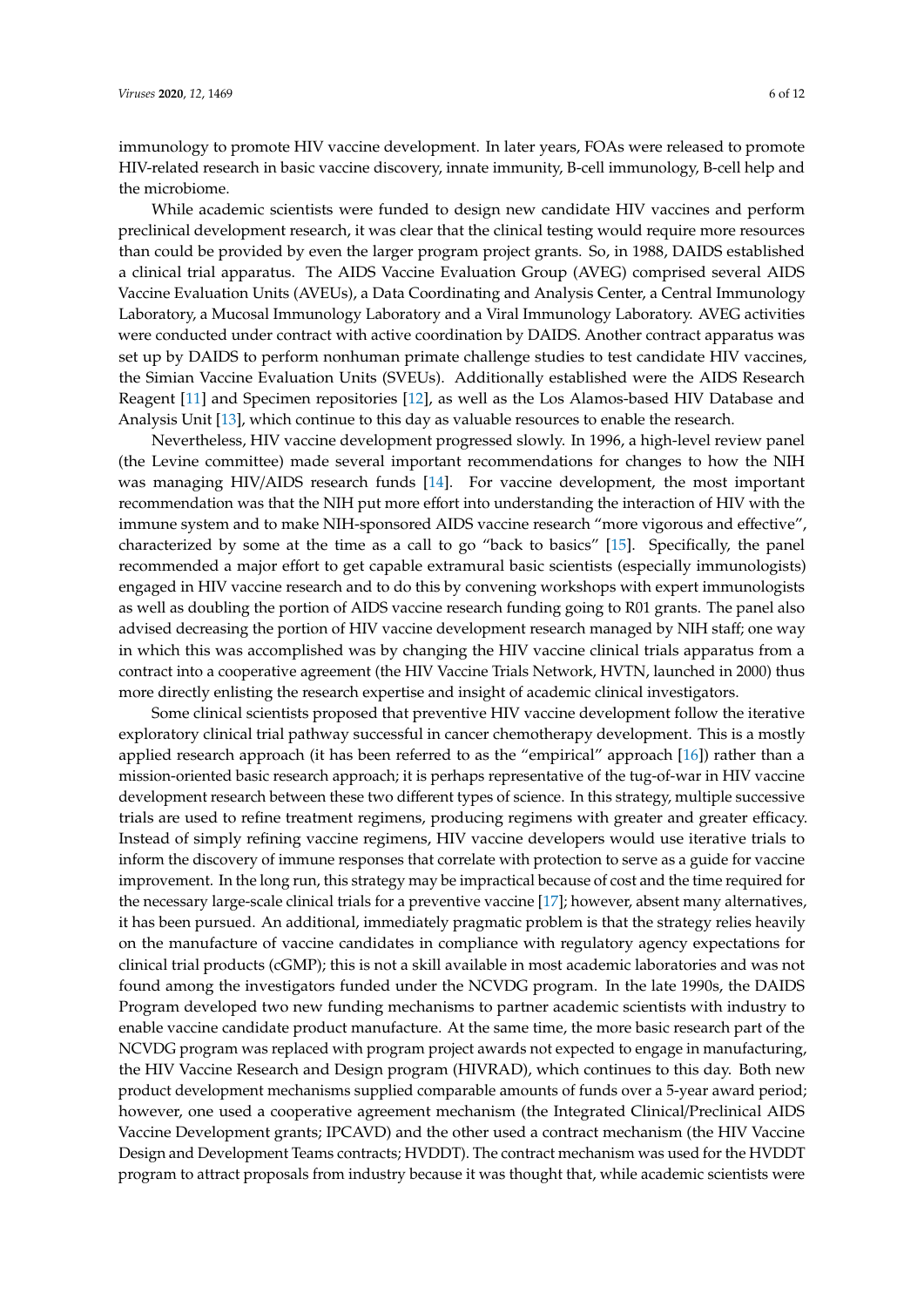used to working with government grants, industry was more accustomed to government contracts. HVDDT contracts were awarded yearly for 5 years, while IPCAVD grants continue to be awarded almost yearly to this day. Additionally, DAIDS developed a contract mechanism (the Preclinical Master contract) to task contract manufacturing organizations (CMOs) to perform cGMP manufacturing as well as specific manufacturing tasks (e.g., production cell bank preparation, analytics, fill/finish, stability studies) for investigators with a promising vaccine candidate but lacking all the funds required for complete manufacturing. Additionally, as it became recognized that manufacturing HIV-1 envelope proteins presented special problems for manufacturers, a series of annual workshops were organized to share problems and solutions among product designers and manufacturers. These mechanisms and efforts, together, have facilitated the entry of more than 20 different modalities of candidate HIV vaccines into clinical trials. However, few have reached the stage of efficacy testing and only one is still in efficacy testing today (an Ad26-vectored GagPolEnv vaccine boosted with gp140 envelope proteins in clinical trials HVTN 705 and HVTN 706) [\[18\]](#page-11-2).

For a while, the "empirical" strategy appeared to be working. In 2009, the USMHRP and Thailand Ministry of Public Health co-sponsored RV144 trial demonstrated modest efficacy (31%) in prevention of the acquisition of HIV infection with a vaccine regimen that induced little if any neutralizing antibodies or cytotoxic T-cell activity [\[19\]](#page-11-3). The candidate products were redesigned for use in South Africa based on a correlates analysis of the modest protection observed in RV144 [\[20\]](#page-11-4), and a large funder alliance was established, the Pox Protein Public Private Partnership (P5) [\[21\]](#page-11-5), to perform a Phase 2B proof of concept clinical trial (HVTN 702). However, in 2019, this trial was stopped, as it failed to demonstrate any efficacy [\[22\]](#page-11-6); that has dampened enthusiasm for the empirical strategy.

By the late 1990s, most HIV vaccine scientists had given up on the idea of an antibody-inducing, simple subunit envelope protein vaccine composed of a small number of variant HIV-1 envelopes. However, the alternative for some was not use-inspired basic research; rather, it was another applied research approach with a similarly small component vaccine designed to induce cytotoxic T-cell responses. A major effort was undertaken by an alliance between DAIDS and Merck Co. to perform a proof-of-concept Phase 2B efficacy trial of Merck's CD8 CTL-inducing HIV vaccine (the STEP/Phambili trials). Not only did this vaccine product fail to protect against infection, but it may have instead enhanced the risk of infection in some subgroups of individuals receiving the product [\[23\]](#page-11-7). After these results were announced, NIAID convened an HIV Vaccine Research and Development Summit in Rockville, MD on 25 March 2008 to review the NIAID HIV vaccine research portfolio and to seek input on the appropriate balance between vaccine discovery and development. A clear consensus emerged from the Summit participants that HIV vaccine research should shift in favor of discovery (once again a call for "back to basics") [\[24\]](#page-11-8). However, already three years earlier, wary of over-reliance on the T-cell-based vaccine approach, Program Officers in DAIDS teamed up with Program Officers in the more basic research-focused sister NIAID Division of Allergy, Immunology and Transplantation (DAIT) to stimulate more HIV vaccine mission-oriented basic research into antibody responses. This effort started with administrative supplements to develop collaborations between B-cell immunologists and HIV vaccine scientists, which were followed rapidly by FOAs for R21, R01, cooperative agreement program project grants and meetings/workshops.

At the same time as the extramural program was funding academic and industry scientists to develop candidate HIV vaccine products through DAIDS, the intramural program of the NIH was taking a different, and more purposive basic research approach. A Vaccine Research Center (VRC) was established on the NIH campus in 2000 to perform basic research to establish mechanisms of inducing long-lasting protective immunity against HIV and other pathogens that present special challenges to vaccine development. The founding director of the VRC, Dr. Gary Nabel, took an innovative approach to mission-oriented basic research, which he described in an article in *Science* [\[25\]](#page-11-9) as research directed more at expanding the knowledge landscape rather than testing hypotheses. Understanding that the accuracy and predictability of a hypothesis depend on the validity of the inputs used to generate and test it, instead of encouraging strictly hypothesis-based research, the VRC hired experts in new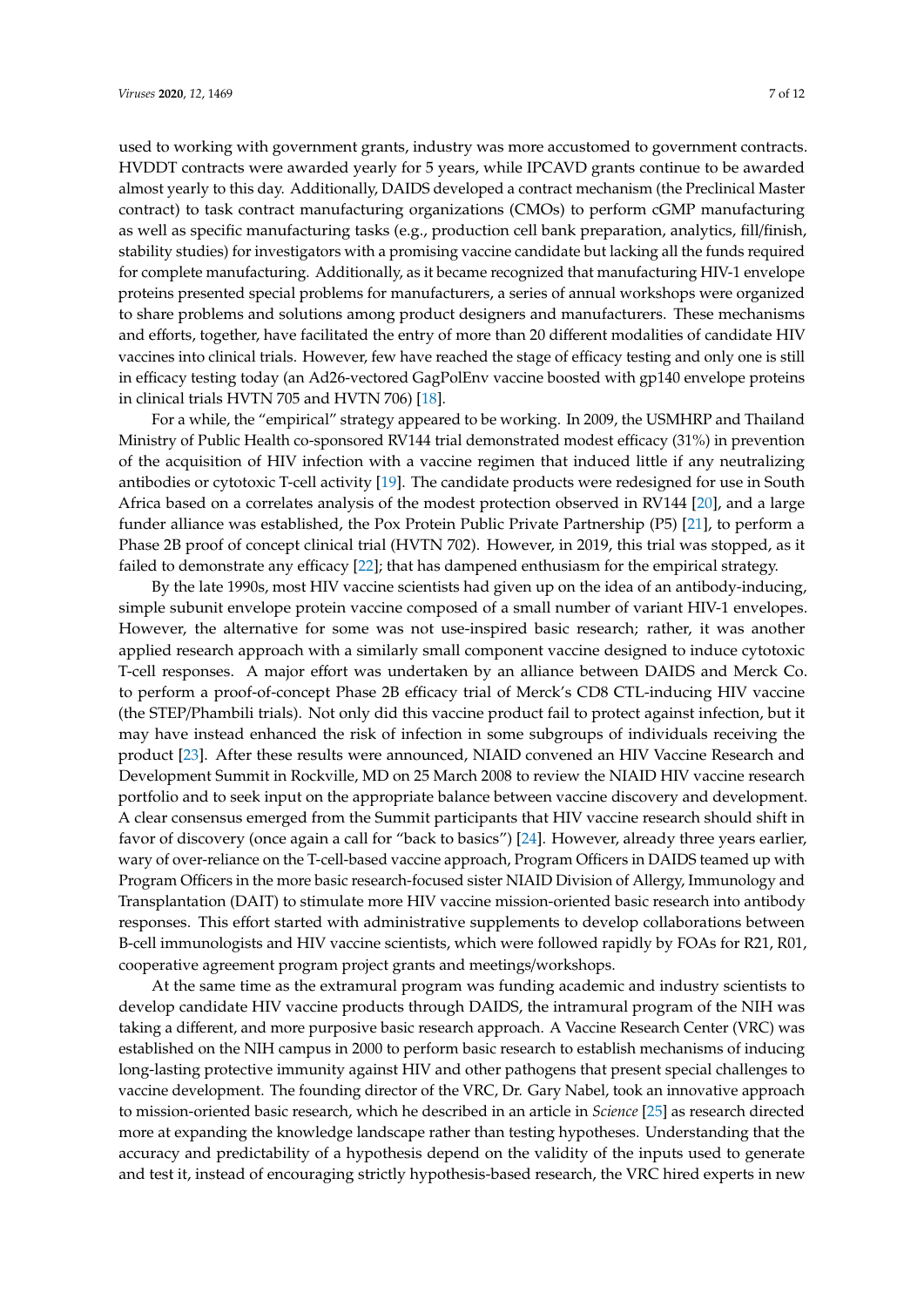technologies and pushed them to dive into HIV immunology, virology and structural biology to expand the knowledge base upon which hypotheses could be formulated. This approach obviates the need to agonize over the specific basic research needed. However, this approach can only be taken by a large, well-funded center.

In 2003, two decades after the discovery of HIV with no vaccine clearly in sight, a group of 24 internationally known scientists came together to publish a policy article calling for a "Global HIV Vaccine Enterprise" [\[26\]](#page-11-10). Among other things (e.g., this article also provided the impetus for the formation of the international funder alliance called the Global HIV Vaccine Enterprise mentioned earlier), they called for the establishment of multiple HIV vaccine development centers, self-contained like the VRC or virtual networks of collaborating scientists at different institutions or commercial entities that would both compete and collaborate to advance HIV vaccine development. NIAID supported this call by launching a very large cooperative agreement-funded extramural research center version of the intramural VRC, the Center for HIV/AIDS Vaccine Immunology (CHAVI). At the start, CHAVI was directed to focus on purposive basic research into why the early host immune responses were unable to control HIV infection rather than more applied vaccine development tasks so that the vaccine candidates eventually developed by CHAVI would represent new thinking rather than minor improvements on old products. The inspiration for this was the studies of Dr. Bernard Fields into reovirus pathogenesis in order to illuminate new targets for antiviral intervention [\[27\]](#page-11-11). Early on, attention was focused on both T-cell and B-cell (antibody) responses, but gradually, the development of broadly neutralizing antibodies (BNAbs) became the major interest. At the same time, IAVI was encouraging independent investigators to collaborate more closely on BNAbs in the Neutralizing Antibody Center (NAC). Soon after the NIAID funded CHAVI, the Bill and Melinda Gates Foundation put a similar amount of funds into HIV development grants that were networked together in a collaboration called the Collaboration for AIDS Vaccine Discovery (CAVD); many of these awards also focused on the induction of BNAbs. Quickly, it was discovered that the main obstacle to induction of BNAbs against HIV-1 was a requirement for extensive somatic hypermutation of the antibodies from an unfortunately very small number of germline antibody genes that could even begin to recognize the rapidly mutating envelope surface protein. This was a fundamental shift in understanding what was needed to make an HIV vaccine that was derived from mission-oriented basic research. How to actually induce a BNAb response may still be as much a basic research problem as an applied research problem; however, for now, the field is taking a more applied, iterative preclinical and Phase 1 clinical trial approach by testing multiple immunogen constructs for their ability to engage the rare germline antibody genes and select for mutations that promote the required antibody affinity maturation. Neutralizing antibodies have been shown to offer protection, by passive transfer, against SHIV (simian immunodeficiency virus with an HIV-1 envelope protein) infection in nonhuman primates [\[28\]](#page-11-12), and more recently, against HIV-1 infection in humans (the AMP trial [\[29\]](#page-11-13)), so the target immune response is clearly predictive of vaccine efficacy, while how to induce it may still be a basic research question. Thus, the induction of BNAbs as the basis of an HIV vaccine is characterized as the "theoretical" approach [\[16\]](#page-11-0) to distinguish it from the "empirical" approach where the correlate(s) of protection would only be determined after efficacy was seen. In the nomenclature introduced by Stokes, the "empirical" vs. "theoretical" approaches would have been called Edison's quadrant vs. Pasteur's quadrant research, respectively [\[4\]](#page-10-3).

Despite the new promise of the antibody-based approach to developing an HIV vaccine, DAIDS is beginning to work with investigators to reinvigorate T-cell-based vaccine approaches to HIV vaccine development. This is still at the stage of workshops and meetings to explore the gaps in fundamental understanding that hinder applied vaccine development. If specific gaps can be identified and research tools are available that promise new understanding, it may justify funding new mission-oriented basic research on this vaccine approach in the hope of preparing this area for applied research in the future.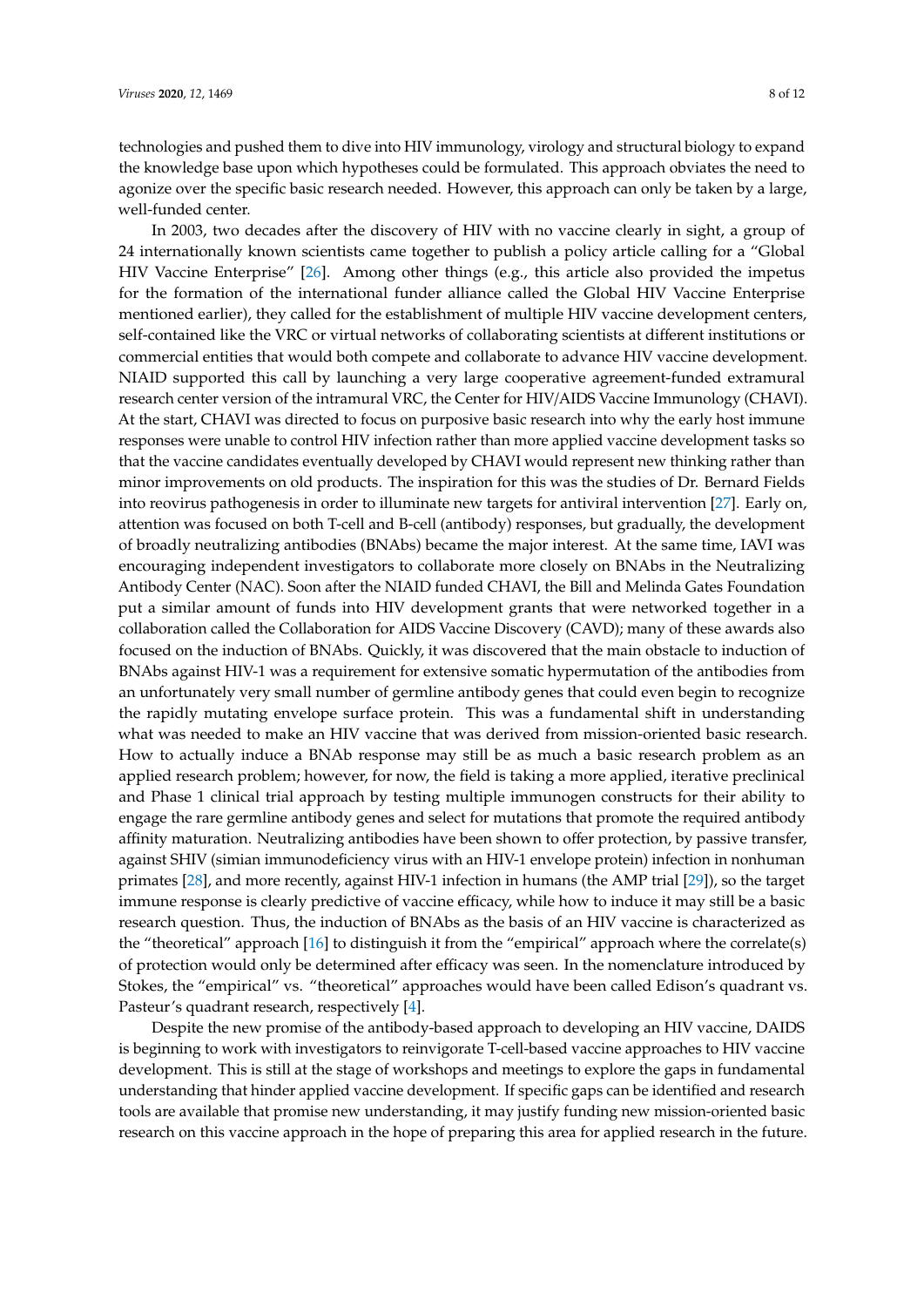### **5. Tactical Challenges for Funders**

Before announcing the availability of funding, a task of the funders is to decide what type of research (applied or mission-oriented basic research) must be performed and what type of researchers should be recruited to perform it. Then, constant reassessment is required to determine when a different type of research may be needed. When the applied research/development path is blocked by a gap in fundamental understanding, failure of clinical trials makes this readily apparent. However, then, funders need a strategy for identifying and enabling the mission-oriented basic research to be done, and this is not always easy. NIAID has found several approaches useful for focusing on needed new basic research, including (a) high-level review committees, public meetings, workshops and "summits"; (b) FOAs targeting specific areas for multiple research awards; (c) large centers/consortia to study HIV pathogenesis and early anti-viral immune responses; and (d) a large center to develop the pathogen data landscape.

High-level review committees, public meetings, workshops and "summits" are useful in making assessments that research directions must be supplemented or change. However, the usefulness of open public meetings of scientists for identifying the specifically needed new research is sometimes compromised by individual scientists keeping their best ideas to themselves to gain advantage in their next grant application. Additionally, private, brain-storming meetings to seek specific direction on new funding opportunities are not allowed for public funding agencies who must avoid giving any applicants advance information that will give them an unfair advantage for obtaining public funds. Program Officers in NIAID have found annual external scientific advisory board (SAB) reviews of large grant efforts a useful way to get outside experts to identify gaps and suggest new paths of research because the invited advisers feel encouraged to help their scientific peers working on the grant, and as advisers to the grant, they get a feeling of sharing in the success of the grant. At the same time, the NIAID Program Officer gets useful advice for the entire field. Another way in which the program has been successful in promoting a high-level, think-tank type of collaborative free exchange of ideas has been by giving larger grants that fund multiple investigators who then evolve from competitors to collaborators because the success of the award is the success of all of them; this frequently fuels vibrant scientific discussions.

It was mentioned earlier that another task of the funders is to develop broader collaborations as research becomes more complex and requires more resources to use increasingly sophisticated and expensive technologies. Giving larger grants that fund multiple investigators has been observed in HIV vaccine development to promote the needed broad collaborations. Especially useful for bringing mission-oriented basic research to bear on HIV vaccine development has been the funding of very large centers/consortia such as the VRC and CHAVI. These have been good mechanisms for developing the informational landscape to allow the formulation of better hypotheses for hypothesis-testing research without the need for funders to identify the needed new basic research too specifically. As well as the exposure in these big centers of younger scientists to multiple state-of-the-art technologies and many peers who are potential future collaborators has been a good training experience. However, the funder must be careful to consider how such large efforts can be maintained because recruiting scientists, especially young scientists, to short-lived efforts can be disruptive of both the research and their careers. At the same time, funders should be careful to avoid creating ill will in the field by giving the impression of an unfair disproportionate distribution of resources. This can only be done by maintaining a healthy level of smaller grant funding.

An important task for funders is creating the interest to recruit basic scientists when needed to work in a new field. Meetings and service on advisory committees and on grant review panels helps to foster interest among basic scientists. Additionally, all vaccine scientists benefit from the availability of resources such as specimen, reagent and data repositories. The knowledge that these many resources exist lowers the threshold for scientists to enter a new field. Applied researchers need to be assured that the resources for advanced stages of development will be available (e.g., manufacturing and clinical trials capabilities). Basic researchers need to see an interesting scientific challenge and the possibility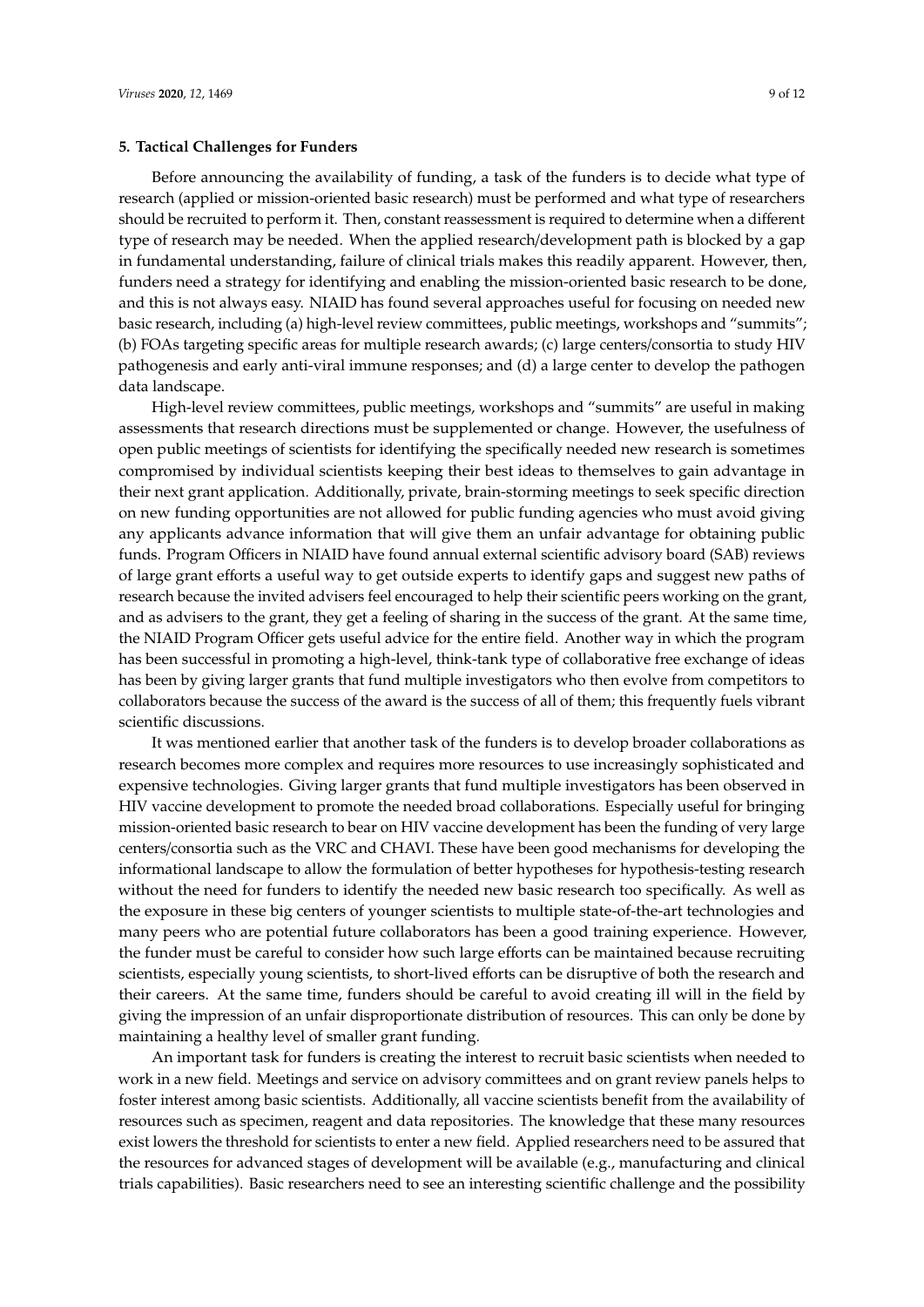of getting publishable results. All benefit from a sense of purpose, energy and excitement in the field as well as the opportunity to collaborate fostered by well-run scientific meetings.

Perhaps the most successful experience recruiting new scientists to the HIV vaccine development that the Division of AIDS has had has been the initiative to apply B-cell immunology. This started as a collaboration between Program Officers in DAIDS and DAIT to target administrative supplements to partner B-cell immunologists with HIV vaccine scientists. FOAs for R21 and R01 grants and U19, program project cooperative agreements followed. Three years after the first grant awards, DAIDS was able to bring all the funded investigators together for a very exciting workshop to discuss and promote this area of interest. This effort, together with the work of the VRC, the IAVI NAC, and the CHAVI and CHAVI-follow up awards has led to a deeper understanding of BNAb development to the point that today, this is the major focus of HIV vaccine development. The point is that this new direction did not just happen—it was nurtured by funders using multiple funding tools at the same time.

#### **6. Conclusions**

From the outside, the jobs of the funders in vaccine development are simply to find the right scientists to do the work and enable them with funds, access to research resources and a product development and testing infrastructure. Funding agencies have developed many tools to do these jobs and many of those have been described in this article. This is the case when vaccine development requires only applied research. This is where most vaccine development starts, as applied research utilizing the well-developed standard tools and practices of traditional and modern vaccinology. When this works, as appears to be the case for COVID-19, there is no need to do anything else.

However, sometimes the standard vaccine development approaches do not work, and then, the funder has the more difficult task of determining what type of new research is needed. Are there fundamental gaps in knowledge that must be filled by more basic research before vaccine product development can be attempted? The answer to this question may change, as some hurdles are overcome with new technologies or new paths are opened by advances in fundamental understanding. Then, the field can return to an applied research effort. Continuous assessment is necessary to determine when the scientific landscape has changed enough to require new or a different type of research. When new basic research is required, it can be problematic determining what new research is required. Frequently, it is only known specifically what new research was required after critical results are obtained. The funders can take two different approaches: either fund many small research projects in many areas or fund a large research center such as the VRC or CHAVI. Confronted with this dilemma, NIAID chose to do both. It appears to have been successful in that there has been a fundamental change in basic understanding represented by the nature of BNAbs. However, it must be admitted that this may not be enough to make possible an HIV vaccine. The field may have to return to basics yet again. As in research, with funding strategies immediate success is not assured. However, when the task of vaccine development is important for the lives of millions of people, as it is with HIV/AIDS, scientific advance cannot be allowed to stand still; it must be nurtured with all the tools at the funders' disposal. Nevertheless, it must be admitted that a comprehensive strategy for vaccine development when there is a gap in fundamental understanding can be very complicated and costly. Therefore, promoting communication, building collaborations and establishing alliances, especially with community, are extremely important.

The HIV vaccine development field is not unique. Vaccine development has progressed too slowly in other fields of great public health importance such as tuberculosis and malaria. The hard-won lessons learned in HIV vaccine development may have some applicability for these other challenging public health problems.

Funding: The writing of this review was not supported by any grant from funding agencies in the public, commercial, or not-for-profit sectors.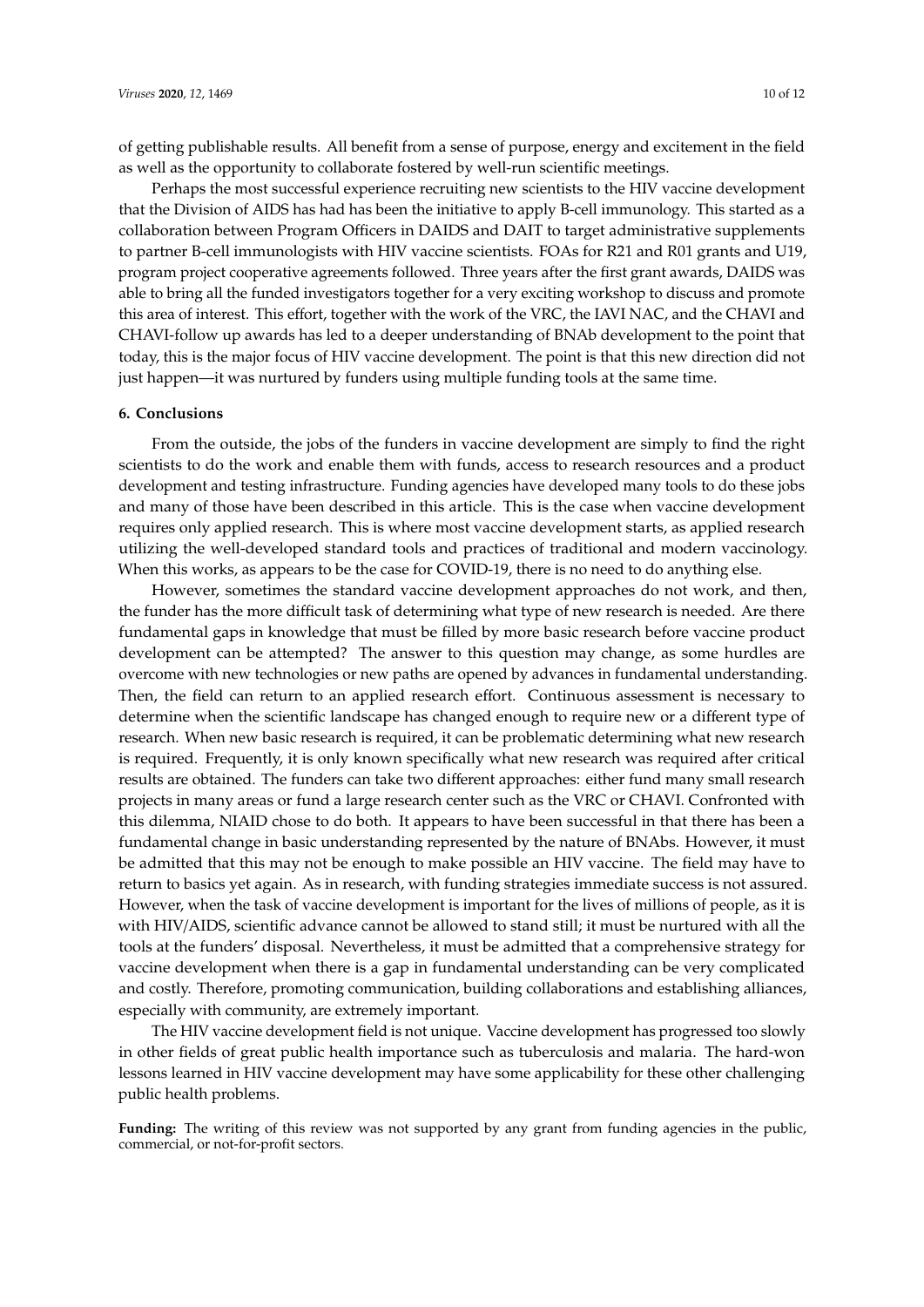**Acknowledgments:** The author wishes to acknowledge his mentors in the Division of AIDS, Carl Dieffenbach and Margaret (Peggy) Johnston and his co-workers in the Vaccine Research Program of the Division of AIDS for the many activities and vibrant discussions that have informed this article. The author also wishes to acknowledge and thank J.J. McGowan for drawing his attention to Pasteur's quadrant research. Finally, the author wishes to thank his wife, Jill Gay, and his Branch Chief, César Boggiano, for their helpful edits of the manuscript. The views expressed in this article are those of the author and do not necessarily represent the views or policies of the Department of Health and Human Services or the National Institutes of Health of the United States.

**Conflicts of Interest:** The author declares that there is no conflict of interest.

#### **Abbreviations**

| <b>BNAbs</b> | broadly neutralizing antibodies                                         |
|--------------|-------------------------------------------------------------------------|
| cGMP         | current Good Manufacturing Practices, as defined by regulatory agencies |
| <b>CHAVI</b> | Center for HIV/AIDS Vaccine Immunology                                  |
| <b>DAIDS</b> | Division of AIDS                                                        |
| DAIT         | Division of Allergy, Immunology and Transplantation                     |
| FOA          | funding opportunity announcement                                        |
| IAVI         | International AIDS Vaccine Initiative                                   |
| IAVI         | International AIDS Vaccine Initiative                                   |
| NAC          | Neutralizing Antibody Center                                            |
| <b>NCVDG</b> | the National Cooperative Vaccine Development Groups for AIDS            |
| <b>NIAID</b> | the National Institute of Allergy and Infectious Diseases               |
| <b>VRC</b>   | Vaccine Research Center                                                 |
|              |                                                                         |

## **References**

- <span id="page-10-0"></span>1. Bush, V. *Science—The Endless Frontier: A Report to the President on a Program for Postwar Scientific Research*; National Science Foundation: Washington, DC, USA, 1945.
- <span id="page-10-1"></span>2. Rappuoli, R.; Bottomley, M.J.; D'Oro, U.; Finco, O.; De Gregorio, E. Reverse vaccinology 2.0: Human immunology instructs vaccine antigen design. *J. Exp. Med.* **2016**, *213*, 469–481. [\[CrossRef\]](http://dx.doi.org/10.1084/jem.20151960) [\[PubMed\]](http://www.ncbi.nlm.nih.gov/pubmed/27022144)
- <span id="page-10-2"></span>3. Shapiro, S.Z. Lessons for general vaccinology research from attempts to develop an HIV vaccine. *Vaccine* **2019**, *37*, 3400–3408. [\[CrossRef\]](http://dx.doi.org/10.1016/j.vaccine.2019.04.005) [\[PubMed\]](http://www.ncbi.nlm.nih.gov/pubmed/30979571)
- <span id="page-10-3"></span>4. Stokes, D.E. *Pasteur's Quadrant: Basic Science and Technological Innovation*; Brookings Institution Press: Washington, DC, USA, 1997.
- <span id="page-10-4"></span>5. NCATS. Available online: https://[ncats.nih.gov](https://ncats.nih.gov) (accessed on 17 December 2020).
- <span id="page-10-5"></span>6. NIH. Available online: https://grants.nih.gov/grants/funding/[funding\\_program.htm](https://grants.nih.gov/grants/funding/funding_program.htm) (accessed on 17 December 2020).
- <span id="page-10-6"></span>7. Macilwain, C. MicroGeneSys drops out of NIH trial for AIDS vaccine. *Nature* **1993**, *362*, 277. [\[CrossRef\]](http://dx.doi.org/10.1038/362277a0) [\[PubMed\]](http://www.ncbi.nlm.nih.gov/pubmed/8455703)
- <span id="page-10-7"></span>8. Levine, A.M.; Groshen, S.; Allen, J.; Munson, K.M.; Carlo, D.J.; Daigle, A.E.; Ferre, F.; Jensen, F.C.; Richieri, S.P.; Trauger, R.J.; et al. Initial studies on active immunization of HIV-infected subjects using a gp120-depleted HIV-1 Immunogen: Long-term follow-up. *J. Acquir. Immune Defic. Syndromes Hum. Retrovirol.* **1996**, *11*, 351–364. [\[CrossRef\]](http://dx.doi.org/10.1097/00042560-199604010-00005) [\[PubMed\]](http://www.ncbi.nlm.nih.gov/pubmed/8601221)
- <span id="page-10-8"></span>9. Cohen, J. The HIV Vaccine Paradox. *Science* **1994**, *264*, 1072–1074. [\[CrossRef\]](http://dx.doi.org/10.1126/science.8178162) [\[PubMed\]](http://www.ncbi.nlm.nih.gov/pubmed/8178162)
- <span id="page-10-9"></span>10. Larsen, D. The march of dimes and polio: Lessons in vaccine advocacy for health educators. *Am. J. Health Ed.* **2012**, *43*, 47–54. [\[CrossRef\]](http://dx.doi.org/10.1080/19325037.2012.10599217)
- <span id="page-10-10"></span>11. AIDS Research Reagent. Available online: https://[www.aidsreagent.org](https://www.aidsreagent.org/)/ (accessed on 17 December 2020).
- <span id="page-10-11"></span>12. HIV/AIDS Research Specimen Repositories. Available online: https://[www.niaid.nih.gov](https://www.niaid.nih.gov/research/hivaids-specimen-repository)/research/hivaids[specimen-repository](https://www.niaid.nih.gov/research/hivaids-specimen-repository) (accessed on 17 December 2020).
- <span id="page-10-12"></span>13. Los Alamos-Based HIV Database and Analysis Unit. Available online: https://[www.niaid.nih.gov](https://www.niaid.nih.gov/research/hiv-database-analysis-unit)/research/ [hiv-database-analysis-unit](https://www.niaid.nih.gov/research/hiv-database-analysis-unit) (accessed on 17 December 2020).
- <span id="page-10-13"></span>14. Cohen, J. Overhauling AIDS Research: Views from the Community. *Science* **1996**, *271*, 590–591. [\[CrossRef\]](http://dx.doi.org/10.1126/science.271.5249.590) [\[PubMed\]](http://www.ncbi.nlm.nih.gov/pubmed/8571118)
- <span id="page-10-14"></span>15. Kleiner, K. Back to Basics for AIDS Research. *New Scientist*, 23 March 1996. Available online: https://[www.](https://www.newscientist.com/article/mg14920220-700-back-to-basics-for-aids-research/) newscientist.com/article/[mg14920220-700-back-to-basics-for-aids-research](https://www.newscientist.com/article/mg14920220-700-back-to-basics-for-aids-research/)/ (accessed on 17 December 2020).